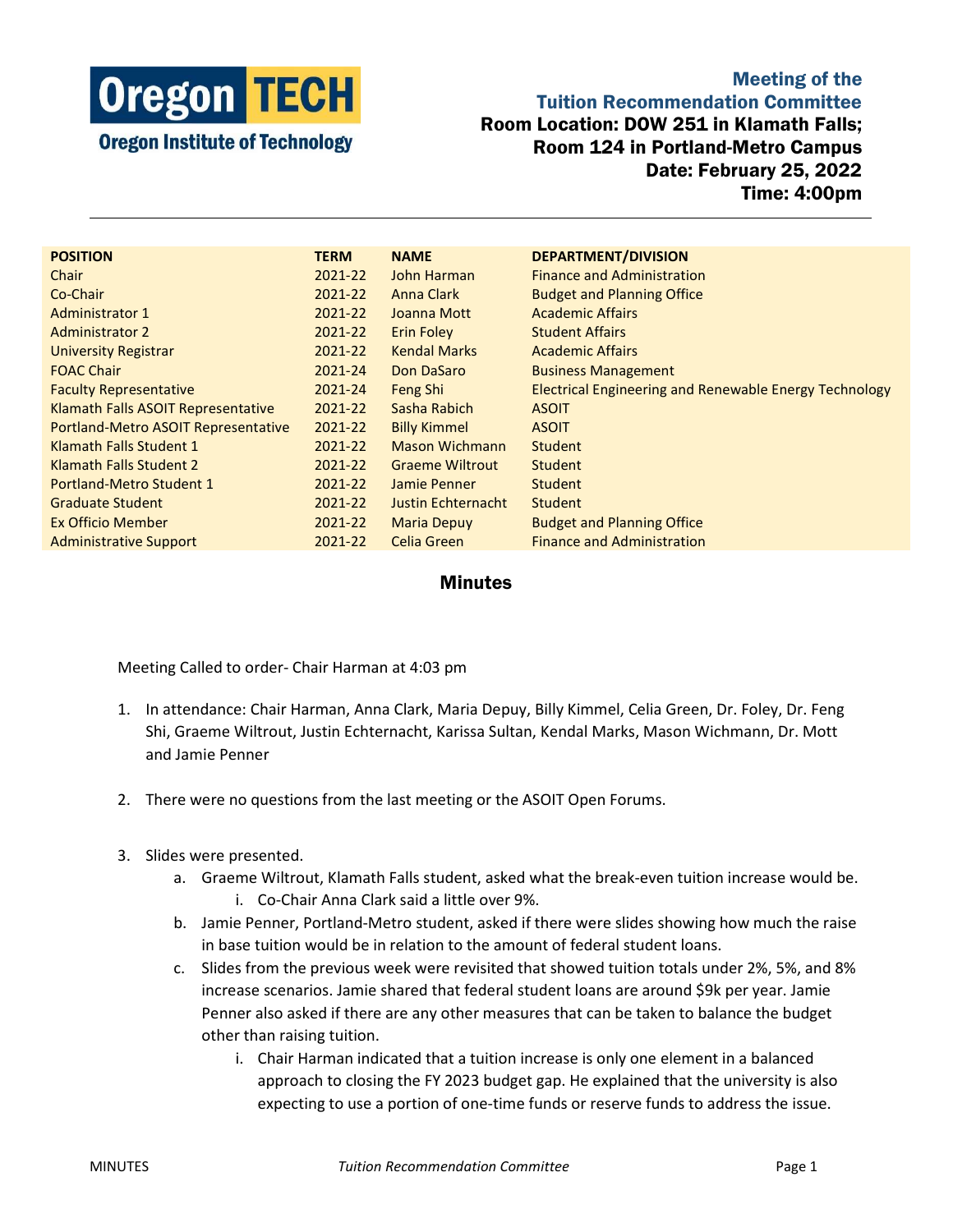- ii. Chair Harman also indicated that expense reductions could not be ruled out and explained that since that since 70% of expenditures are payroll and related benefits, that expense reductions could impact people. OT already has a number of unfilled positions, some dating back to before the pandemic. Hours and services could be reduced with an expense reduction. Campus hasn't fully recovered from the last round of cuts related to COVID.
- iii. Co-Chair Anna Clark said that \$3.5M million was cut in FY21. Cuts have been challenging already.
- d. Jamie Penner stated with a 5% tuition increase may put tuition above the amount covered by student loans. Increasing tuition could affect admissions.
	- i. Chair Harman said we are sensitive to keeping our tuition competitive, but remember, many of our programs are more expensive to maintain than those of traditional 4-year liberal arts universities. He went on to reference the base tuition array Table shared in an earlier session, indicating that Oregon Tech is in the middle of the pack compared to its peers.
- e. Jamie Penner said that it's difficult to attend school with a full-time job and savings with only a federal student loan. Private loans generally have a higher interest rate.
	- i. Co-Chair Anna Clark said that college affordability in general is difficult, and that individual institutions have to balance overall affordability with the ability to provide quality education. Federal student aid is the same for all schools.
- f. Chair Harman added that a recent news article indicated the University of Oregon will be increasing tuition by 4.5% next year. Even with UO receiving over \$20M in additional funding for the biennium through the revised formula and increase to the PUSF last year, they still find it necessary to raise tuition. We have to continue to make our case to the HECC that the revised SSCM formula resulted in an inequitable outcome uniquely impacting OT. Chair Harman conveyed that both he and President Naganathan have made public presentations to the HECC related to the funding changes. Harman went on to say, there is no doubt that a big part of the reason we are having to pursue a significant tuition increase is because Oregon Tech was reduced in the formula revision. Additionally, like all other state funded institutions OT has increasing labor and benefits costs. If we had received an additional \$7.5M or \$8.4M for the biennium as some of the regional universities did, it would be a very different situation for OT.
- g. Graeme Wiltrout, Klamath Falls student, asked if OT can ask for supplemental funds or approach the Foundation for additional funding.
	- i. Chair Harman said we will continue to work with our legislators, but even if successful, any additional funding would not be available in time for FY 2023. The Foundation provides support for the OT mission but does not generally help fund operations.
- h. Billy Kimmel, Portland-Metro ASOIT Representative, asked if capital construction comes out of E & G.
	- i. Chair Harman said that in most cases matching funds come out of reserve. The rest is from state bond funds that we don't pay back if they are Series G or Q bonds. Projects score better for consideration by the HECC with an institutional match. It's a good return on investment. OT matched \$1.1M for \$23M in bonds related to the Boivin renovation, which we do not have to pay back.
	- ii. Graeme Wiltrout, Klamath Falls student, asked if the matching funds come from reserves and not tuition. Chair Harman confirmed that it comes from reserves, which is a mix of revenue sources that accumulate over many years if the university has a surplus at yearend.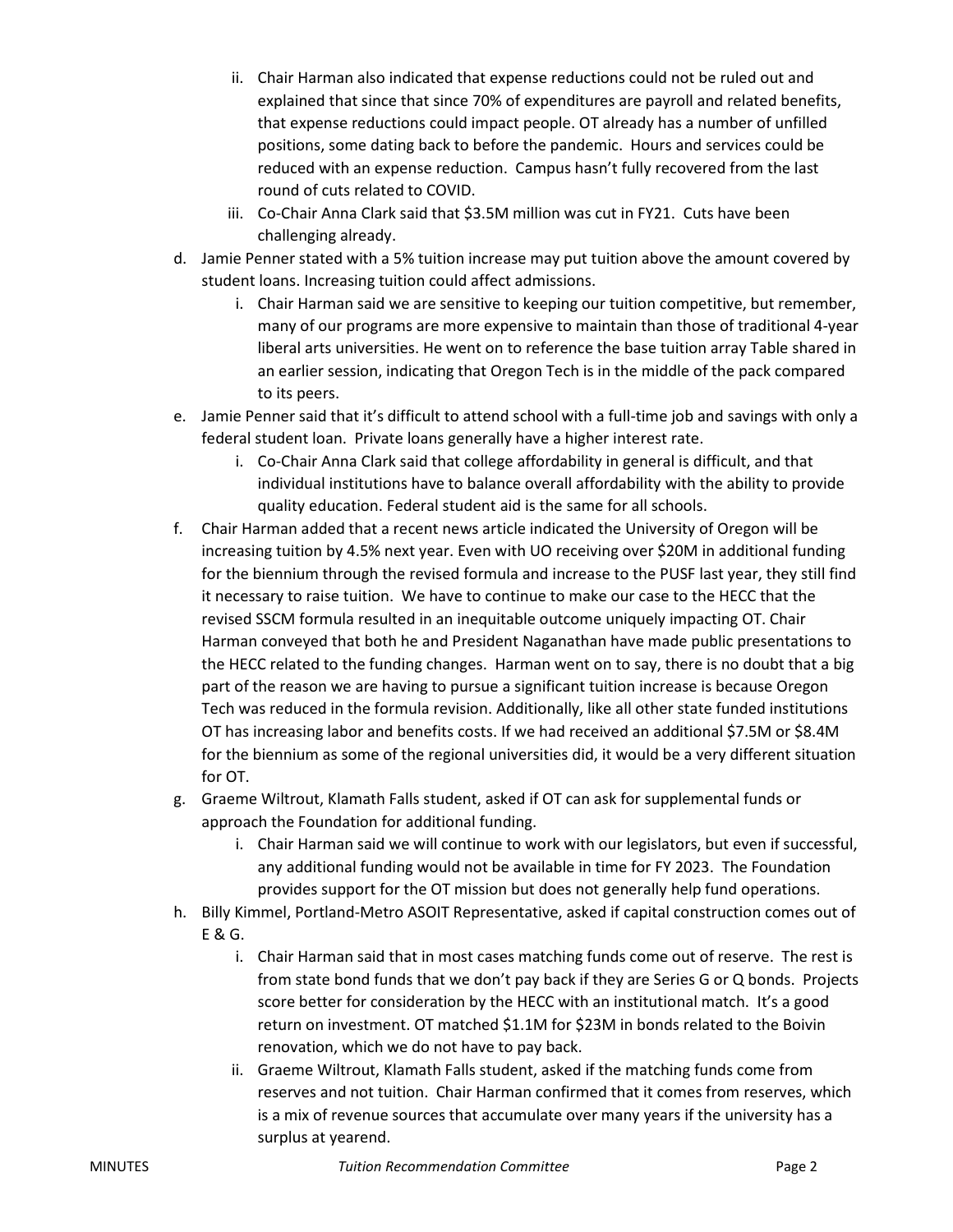- i. Billy Kimmel, Portland-Metro ASOIT Representative, asked if there are any projects that can be put on hold and the money used for other things.
	- i. Chair Harman said not really. Capital projects with matches are already funded and underway. The Board may limit us in what we can spend from reserves to balance the FY 2023 budget. We will need to provide a compelling case for using reserve funds when presenting the FY 2023 budget. We are committed to try to lighten the load on students through also committing other one-time funding to help cover the gap.
- j. Graeme Wiltrout, Klamath Falls student, asked how much money OT has in reserves.
	- i. Chair Harman said about \$15-16 million. The amount has been fairly consistent over the last several years.
- k. Graeme Wiltrout, Klamath Falls student, asked where the \$4 million of other one-time funding proposed in the slides would come from.
	- i. Chair Harman said \$1 million from reserves and \$3 million from COVID funds designated as lost revenue.
- l. Jamie Penner, Portland-Metro student, asked if money is ever used to help the Portland-Metro campus.
	- i. Chair Harman said we still have outstanding bonds for the purchase of the Portland-Metro campus and related renovations, computer labs, and classrooms.
	- ii. Jamie Penner said there has been a problem with broken chairs and power cords in dangerous places.
	- iii. Chair Harman explained that these issues were brought to Dr. Afjeh's attention. The chairs have been replaced. If there are other issues, please let Dr. Afjeh or Lara Pracht know, and they will address them.
	- iv. Co-Chair Anna Clark also stated that reserves aren't used for small improvements. Most of the buildings on the Klamath Falls campus are much older and some are in need of renovation. The Portland-Metro building is much newer and will rise in priority as it begins to age. We have facilities funding through the HECC called Capital Infrastructure Repair and Renewal (CIRR) funds that are used for minor repairs, deferred maintenance, and improvements.
	- v. Chair Harman also added that the Facilities team tracks deferred maintenance items and maintains a plan for replacement.
- m. Billy Kimmel, Portland-Metro ASOIT Representative, said you can't raise tuition without addressing concerns including loss of faculty and the impact on course offerings.
	- i. Chair Harman stated that several faculty positions are currently being advertised. The Academic Master Plan will likely help us to optimize programs and faculty. The administration understands courses need to be convenient and offered as needed so that graduation isn't delayed.
- n. Billy Kimmel, Portland-Metro ASOIT Representative, asked if the differential was going to be increased or just the base.
	- i. Chair Harman indicated it was really up to the Committee in the course of their deliberations to recommend any changes to the differential tuition. Since the purpose and history of the differential rate have been discussed previously, he called for a motion regarding the differential for FY 2023.
	- ii. Billy Kimmel moved to leave the differential at 37% for FY 2023; Justin Echternacht seconded the motion.
	- iii. During the discussion, Feng Shi supported an increase indicating that his program does not have all the lab equipment needed.
	- iv. Jamie Penner asked where the money from the differential goes.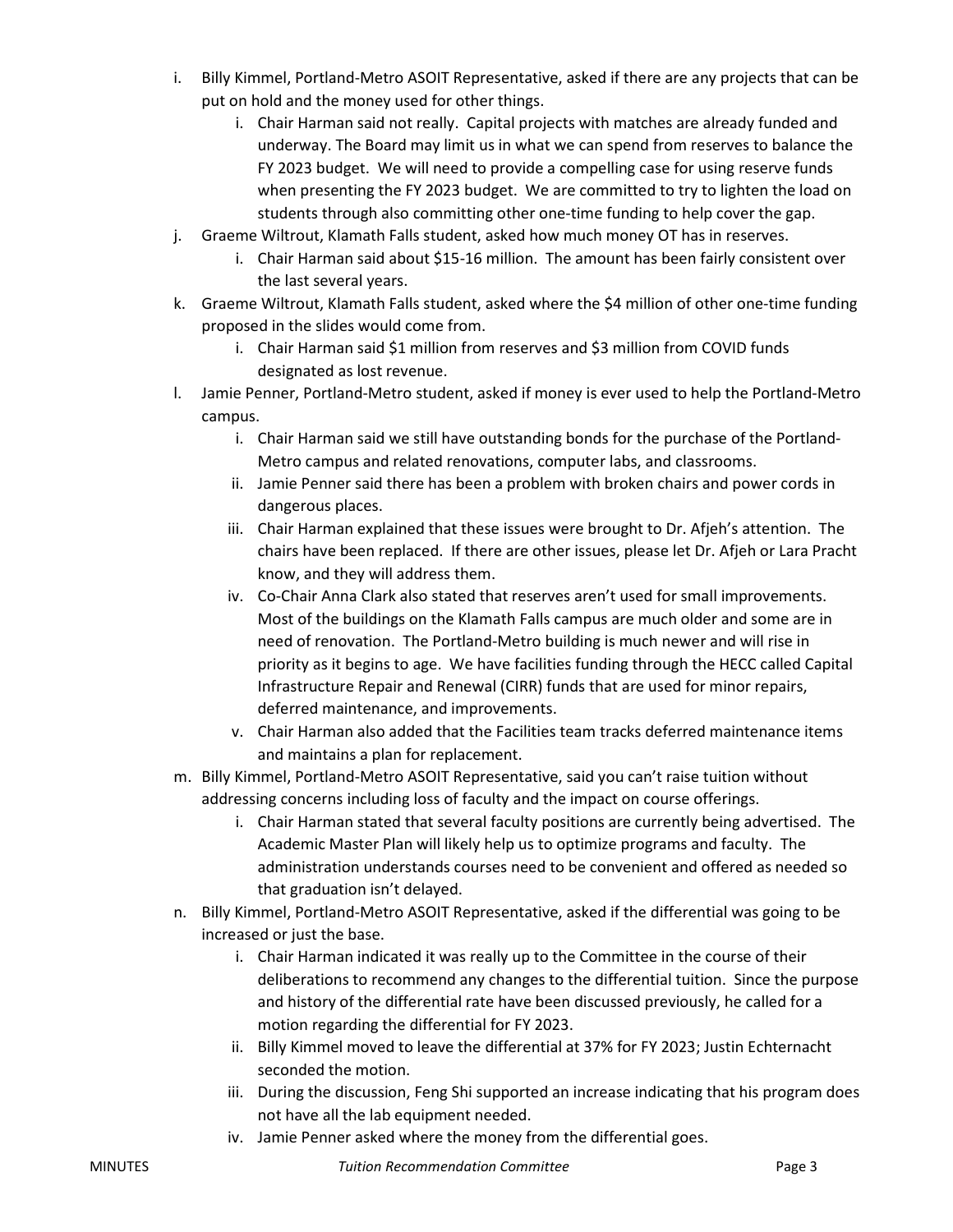- v. Chair Harman explained that it goes into the general fund budget. Academic equipment comes from the provost's budget. The various Department Chairs can explain how those funds are spent.
- vi. Following the discussion, a vote was called. Vote passed (8-1) to leave differential tuition at its current 37% rate.
- o. Mason Wichmann moved to raise base in-state undergraduate tuition base by 8% for FY 2023. Graeme Wiltrout seconded the motion. Chair Harman called for discussion.
	- i. Billy Kimmel asked who writes the memo that goes to the President.
	- ii. Chair Harman said he would write the recommendation memo for the Committee. ASOIT will co-author a letter as well.
	- iii. Dr. Foley, VP for Student Affairs, said that she drafted a letter last year. The ASOIT letter was signed by the two Presidents last year, but she wrote it. ASOIT edited it and the committee weighed in.
	- iv. Justin Echternacht said he anticipated the increase would be around 5% and that OT would use more reserve funds as that could be justified because of COVID. Seeing all the expenditures on campus, we should hold off on renovations to keep tuition down from a student standpoint.
	- v. Billy Kimmel asked if we could include stipulations in the memo on where the money should be spent.
	- vi. Chair Harman replied that the Committee can make recommendations, but we can't require specifics. We can request further efforts to get more funding and then reduce the amount of the increase if it's awarded.
	- vii. Mason Wichmann said we need to approach the HECC. Getting more money out of reserves is beneficial since it's sprinkling (reference to earlier comment on using rainy day funds, aka reserves), but things can get worse. We are at a point that if we don't do something now, then we're going to be in a worse place.
	- viii. Chair Harman agreed. We have to go to HECC for approval of an 8% increase regardless. As a matter of requirement, we will also need to demonstrate why this is important for the fiscal health of the university and to maintain quality degree programs. If we don't go forward with an 8% increase this year, then next year the increase might need to be 10-12% or more.
	- ix. ASOIT students indicated an interest in writing a letter to and/or talking with HECC and asking them to more fully fund OT as our peers. Chair Harman said this could be done but cautioned that any "messaging" should be carefully organized so that the university is collectively speaking with one message. Our students have high GPAs and secure competitive salaries when they enter the workforce. There is value in our programs across the state and the region. Using one-time funds with a tuition increase will provide us some time to get some members of the legislature and key members of HECC to listen and hopefully help address the funding problem.
	- x. Billy Kimmel said he was interested in hearing what Provost Mott had so say.
	- xi. Provost Mott said that if we go with the 8% increase, we will still take a cut. We're working on hiring over 20 faculty. We need to direct funds towards direct teaching, classrooms, and equipment. This increase is not more money for OT. It is funding that will keep us close to neutral and maintaining operations.
	- xii. Billy Kimmel asked what Provost Mott sees as the primary concerns that students have as to where their tuition is going.
	- xiii. Provost Mott replied that she heard that students want good, quality faculty, more timely offering of classes for degree progression, and good facilities. Those are on the